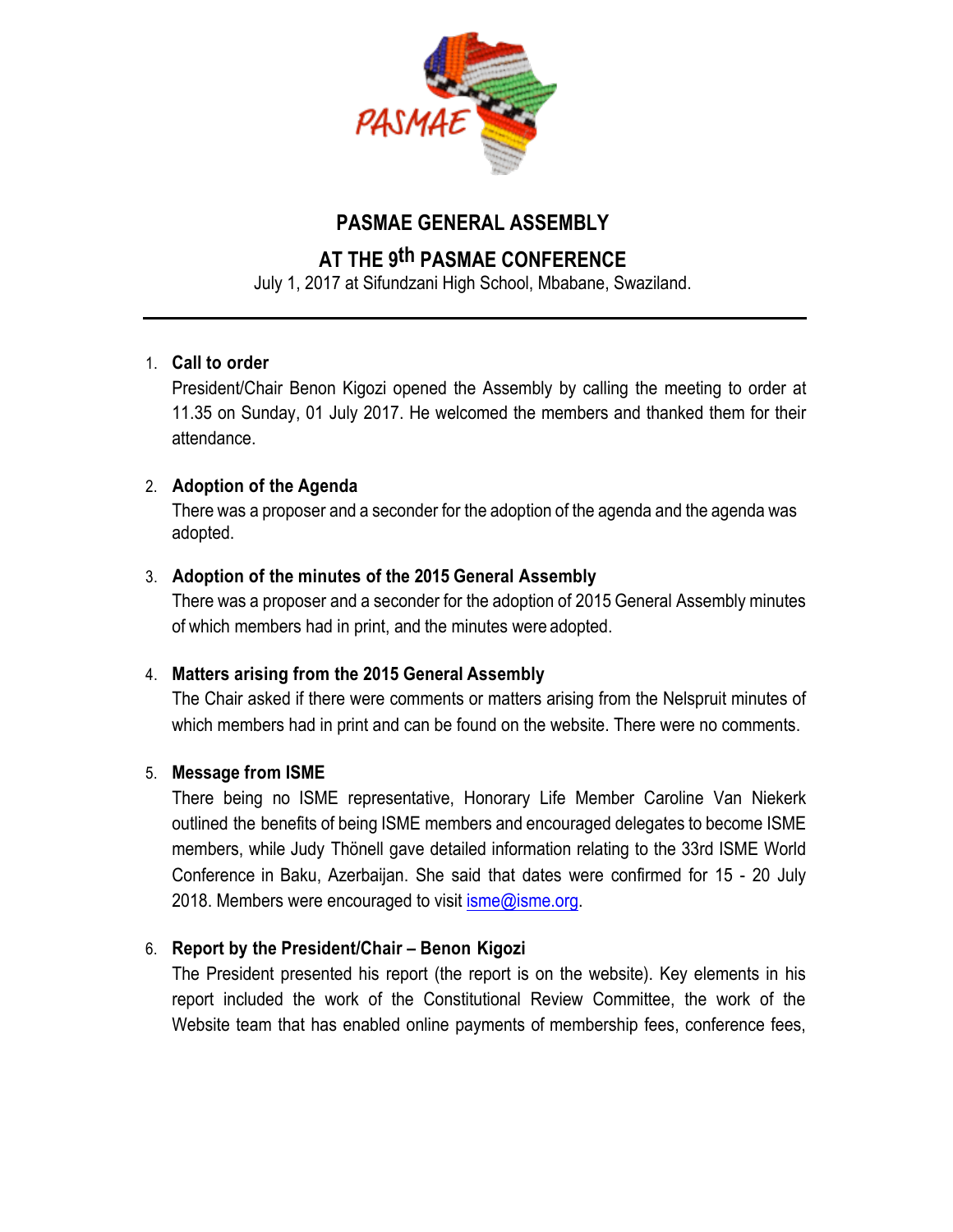

and journal payments via www.pasmae.co.za; consolidation of our Journal of Musical Arts Education (JMAE), partnerships and collaborations involving universities abroad and our African Universities; the wonderful job the thin EXCO did over the whole term, regional conferences in Southern Africa and Western Africa, and the work of the Conference organising Committee.

#### 7. **Financial report by Operations Manager – Zenda Nel**

Zenda Nel read the financial report that can also be found online. She asked members if there is any question or remark. There were no questions. The Financial report of 2015- 2017 accepted.

#### 8. **Report by Chair, Constitutional Review Committee – Judy Thönell**

Judy Thönell submitted her report on the constitution review process of the current edition of the PASMAE Constitution and Bylaws. The review was carried out by the Constitutional Review Committee consisting of Judy Thönell (Chair), Caroline van Niekerk, Marcus Desando with PASMAE President Benon Kigozi (ex officio). She allowed members a few more minutes to look through the reviewed sections of the constitution before she requested the Assembly to ratify the amended constitution.

## 9. **Ratification of the Constitution by the General Assembly**

Judy Thönell asked members whether they had any comments or issues with the amended constitution. There were no comments. The Constitution was unanimously ratified by the Assembly.

## 10. **Elections for the incoming Exco**

Elections were conducted to fill the positions of President Elect and three Vice Presidents. The following were elected: President Elect: Mellitus Wanyama (Kenya) and Vice Presidents: Dorette Vermeulen (South Africa), Bibian Kalinde (Zambia) and John Chitambo (Sychelles)

*Appointment:* Zenda Nel was appointed Secretary General/Treasurer

## 11. **Awards and Honours**

President announced the appointment of Judy Thonell as PASMAE's Honorary President, in recognition of her meritorious and selfless contribution to the advancement of PASMAE. Judy takes on this role with effect from July 1 2017.